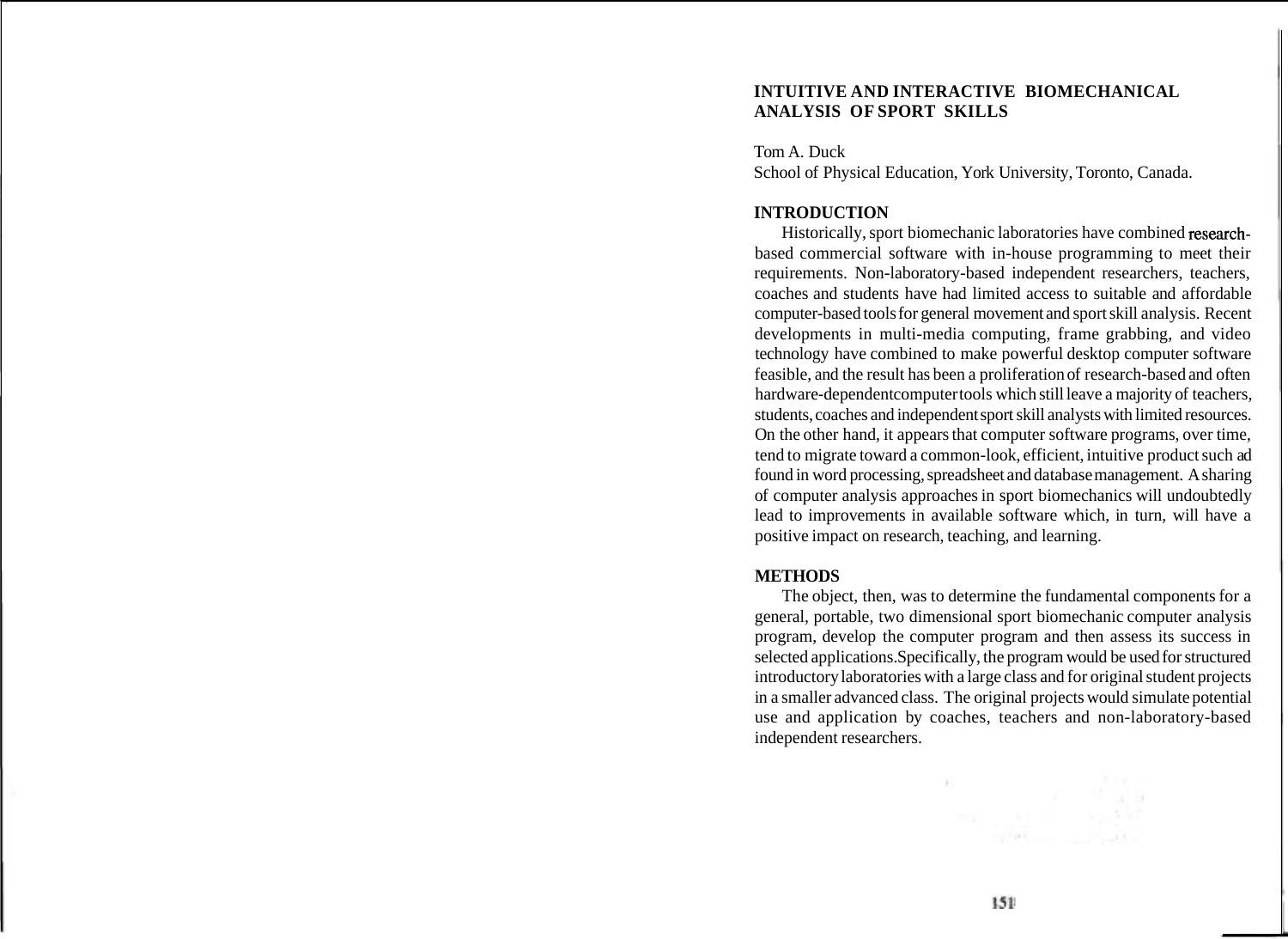# **BASIC FRAMEWORK**

A basic framework for the analysis program was established and included:

- 1. a PC-Windows-based intuitive, interactive environment
- 2. a teaching-learning focus
- 3. hardware independency

A PC-Windows-based platform was selected to ensure the program would be accessible across the largest possible constituency. A teaching-learning focus for the program was important since, although it is intended to complement and supplement but not replace course and independent study in biomechanics, it would need to be self instructive if it was to be useful for the intended audience. The requirement for hardware independency becomes critical, if the program was to achieve true portability. To meet this objective an Audio Video Integrated or AVI format was selected for the source video files. Most commercial frame grabbing boards provide this option for capture format.

# **PROGRAM COMPONENTS**

The next step was to identify and categorize the elements integral to video-based biomechanical analysis, that would form the structure for a general purpose computer program.

- 1. Establishment of trial parameters
	- a) collection point identification
	- b) segment definition with related standardized data
	- c) segment system identification
	- d) relative and absolute angle definition
	- e) viewing model description
	- **f)** trial defined critical points
- 2. Digitizing of defined point collection with related processing
	- a) linear scaling
	- b) aspect ratio
	- c) tilt correction
	- d) panning correction
	- e) movement direction reversal
	- **f)** frame by frame, point over frame digitizing
- 3. Data enhancement or smoothing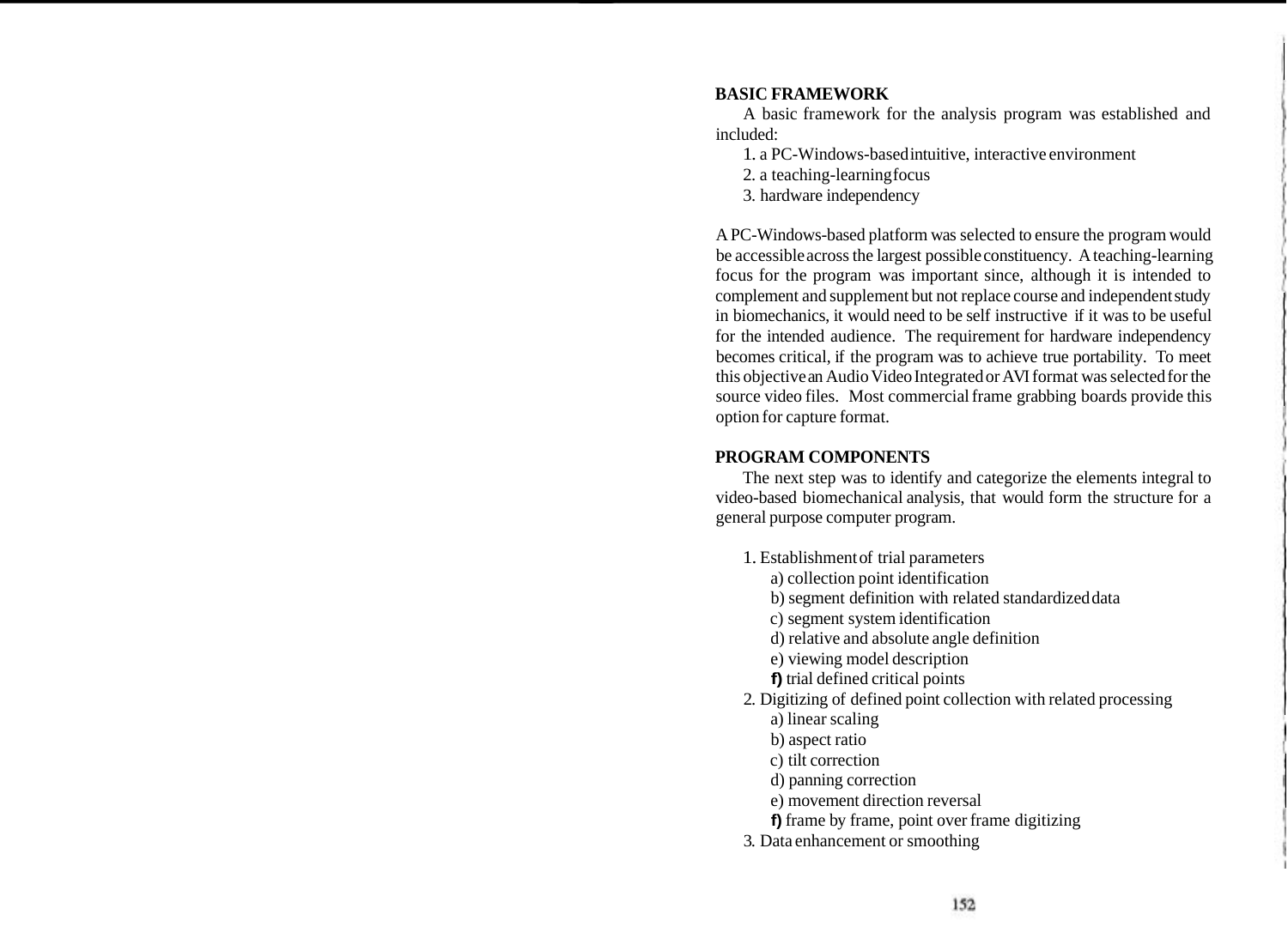- 4. Calculation of kinetic variables
	- a) absolute angles
	- b) relative angles
	- c) segment centers of gravity
	- d) system centers of gravity
	- e) velocity
	- **f)** acceleration
	- g) segment kinetic energy
	- h) system kinetic energy
	- i) segment momentum
	- j) system momentum
	- k) segment moments and forces
	- 1) system support forces
- 5. Post calculation processing
	- a) data enhancement or smoothing
	- b) presentation template (scale, decimals, units)
	- c) normalizing to relevant base
	- d) digitized coordinate pair correction
	- e) angle discontinuity corrections
	- **f)** applied algebraic operations
- 6. Figure model display
- 7. Graphing data
	- a) variable-time graphs
	- b) variable-variable graphs
- 8. Hard copy options
	- a) local text, figure model and graphic output
	- b) exporting figure models, graphs and video frames

#### **SUPPLEMENTARY PROGRAMMING GUIDELINES**

In order to meet the intuitive, interactive environment and the teaching learning objectives as established in the Basic Framework it was necessary to establish a limited number of supplementary programming guidelines.

1. Default or pre-defined trial parameters

Each full digitizing and analysis session requires the identification of collection points, segment and system definition and other parameters introduced in the previous section as the Establishment of trial parameters. For first time or beginning users, these requirements can often be a distraction from the larger analysis objectives. Similarly,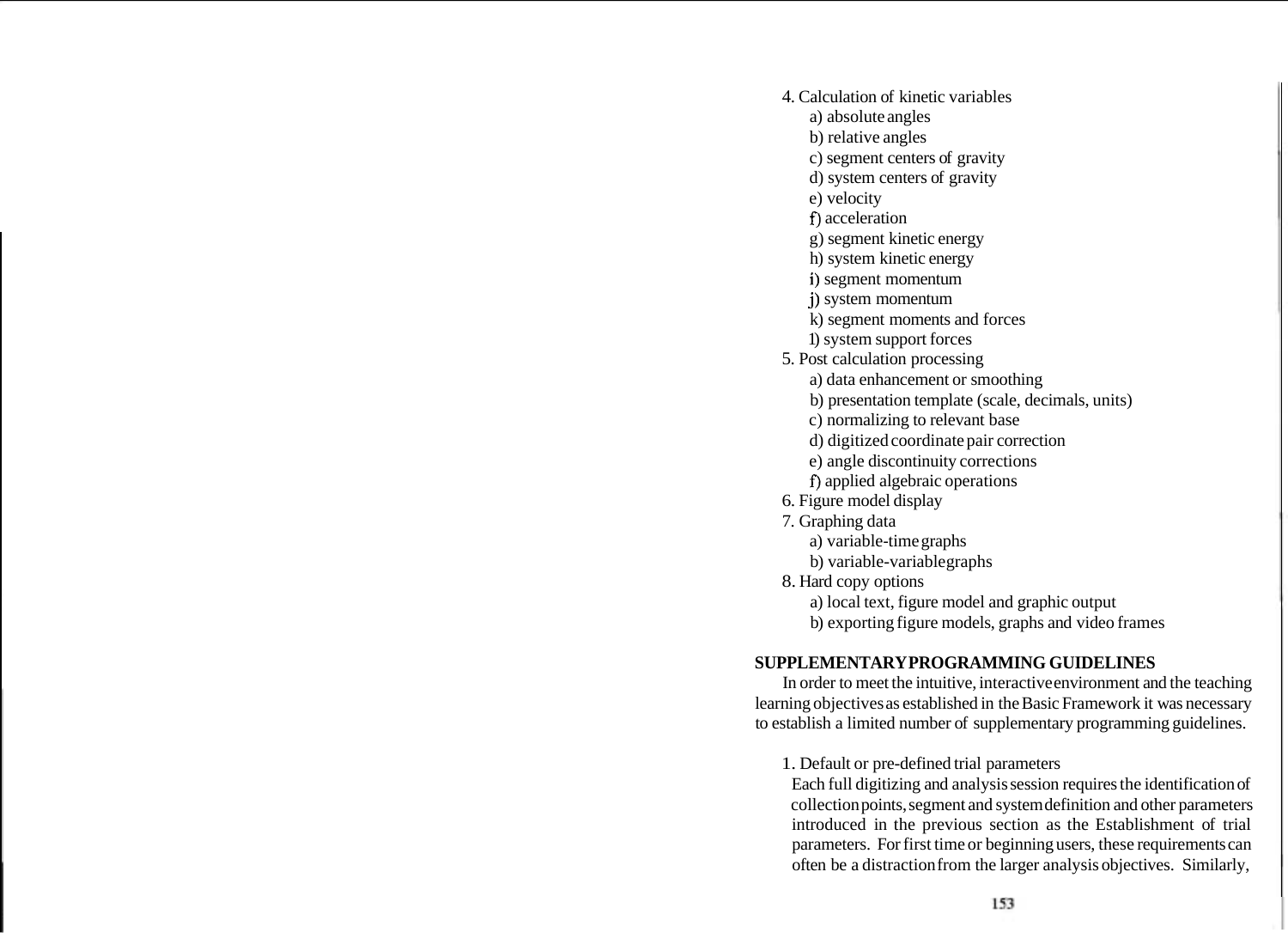it should be unnecessary for knowledgeable users to reconstruct the parameters for each analysis. Therefore an intuitive and interactive computer program must provide for default or pre-defined trial parameters.

2. Execution of pre-constructed macros

As with the development of default and pre-defined trial parameters, it is often unnecessary for first time or beginning users to know the details and conventions for calculating displacements, velocities, accelerations, energy, etc., even though they may understand and interpret such data. Likewise, knowledgeable users may have the need to do repetitive analyses for a number of subjects or trials. In this case an intuitive and interactive computer program must provide a system for the execution of pre-constructed macros.

3. Visual presentation of analysis procedures and results

A major requirement of intuitive and interactive analysis is to provide appropriate visual representation of the procedures and results. The range of visual components can include:

- a) video frames
- b) video frames with digitized figure models
- c) variations of figure models displayed independently
- d) graph displays of analysis results
- e) run time coordination of video frames, figure models and graphs

**f)** simultaneous display of results for multiple subjects g) results of data harmonic analysis and the effect of data smoothing

Major objectives of intuitive and interactive analysis include presenting an effective teaching learning experience for beginning and first time users, and for knowledgeable users, providing an efficient means to making initial and exploratory analyses.

est at the angle